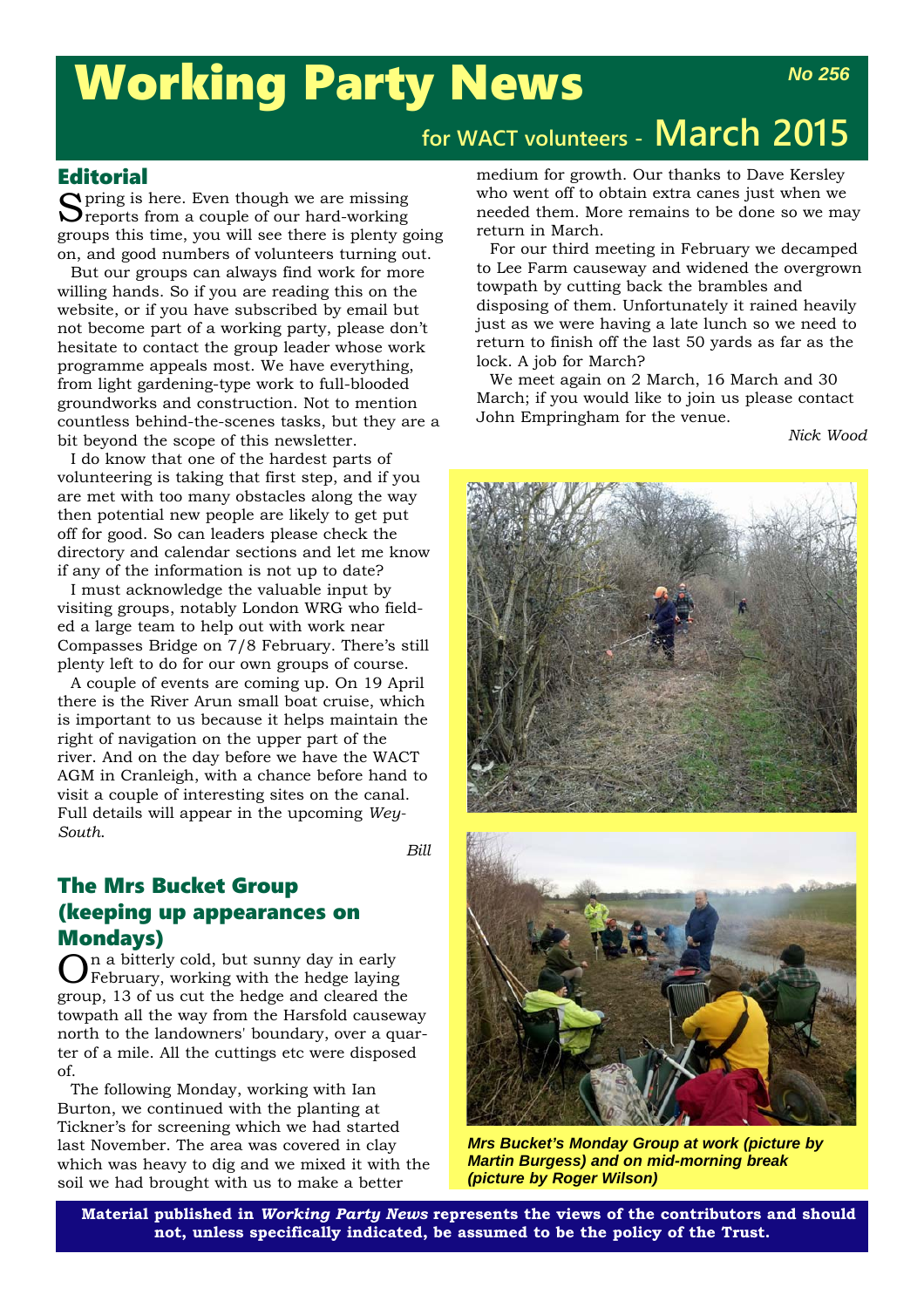### Thursday and Sunday Group

The Thursday & Sunday Group - responsible for  $\mathbf I$  the heavier construction type work, mainly to the north of Loxwood - meets at 09:30. Because the TSG work has taken the group to a number of different sites, a work briefing form has recently been emailed out before the working day. Please email Eric Walker if you want to get on that circulation list.

*Eric Walker*

#### Tickner's Heath Depot

 $\Gamma_{\text{with little hours}}$  it the homes of the quite a quiet month with little happening at the depot. We did however venture into one of the sheds where a trailer had been languishing for months, only to find that the brakes to one of the wheels had seized on. So Mick Jones and Richard Powell set to with a will to try and sort it out. They found that the cable had rusted solid to the wheel. Their efforts to free it proved fruitless, so while waiting for Dave Kersley to find a new cable they turned their not inconsiderable skills to the electrics of the beast. We're pleased to say that they were more successful and at least one part of the trailer is serviceable.

Dave Kersley then enlisted the help of David Robson to remove as much as possible of a pile of kindly donated hardcore. Luckily David is a bit of a man mountain and hopefully managed the task without too much effort.

We did manage to supply some equipment to the TSG with the help of Danilo; thank goodness for one useable trailer. The only trouble is he keeps coming back for more.

Whilst trying to find a 2in pump for the above we found that a Kubota we had earmarked refused to run properly so at least this proved to be a job in which the team could expend a bit of its energy and time. All that remains now is to manufacture a foam filter for the air intake and it will be useable again.

Well as I said not much this month; all the best *John Smith*

#### Mid Week Working Party

 $\mathbf{W}^\text{e}$  had excellent numbers each Wednesday in February, apart from a cancellation on the 4th. Even that day, some of the team went down to the Compasses – Farnhurst towpath and did a fine job clearing scrub and brambles.



*The Mid Week Working Party did have a break from Shalford for one Wednesday during the month, working on a length of canal at Birtley, removing fallen trees and overhanging branches from the canal, as the before and after pictures show. (Dave Verrall)*

| <b>Working Party Diary</b>                                |                                                                                                  |                                        |
|-----------------------------------------------------------|--------------------------------------------------------------------------------------------------|----------------------------------------|
| Every Sunday and Thursday                                 | Mainly construction work                                                                         | <b>Contact Eric Walker for details</b> |
| Usually first & third Mondays of the<br>month             | 'Mrs Bucket' - Keeping Up<br>Appearances                                                         | Details from John Empringham           |
| Every Wednesday                                           | <b>Enquiries to David Daniels</b><br>Mid-Week Working Party<br>pending appointment of new leader |                                        |
| Every Wednesday (plus Thursday<br>and Sunday as required) | Loxwood Link Maintenance                                                                         | Check with Kev Baker                   |
| Every Wednesday                                           | Maintenance sessions at<br><b>Tickner's Heath Depot</b>                                          | Contact John Smith/Ken Bacon           |
| Tuesdays or Fridays                                       | Work in Lording's area                                                                           | Contact Tony Clear for details         |
| Various Tuesdays                                          | Hedge Laying                                                                                     | <b>Contact Keith Nichols</b>           |
| Saturday 18 April, 2.30pm                                 | <b>WACT Annual General Meeting</b>                                                               | Cranleigh Village Hall                 |
| Sunday 19 April 19 April                                  | River Arun boat rally                                                                            | www.weyandarun.co.uk/events2.php       |